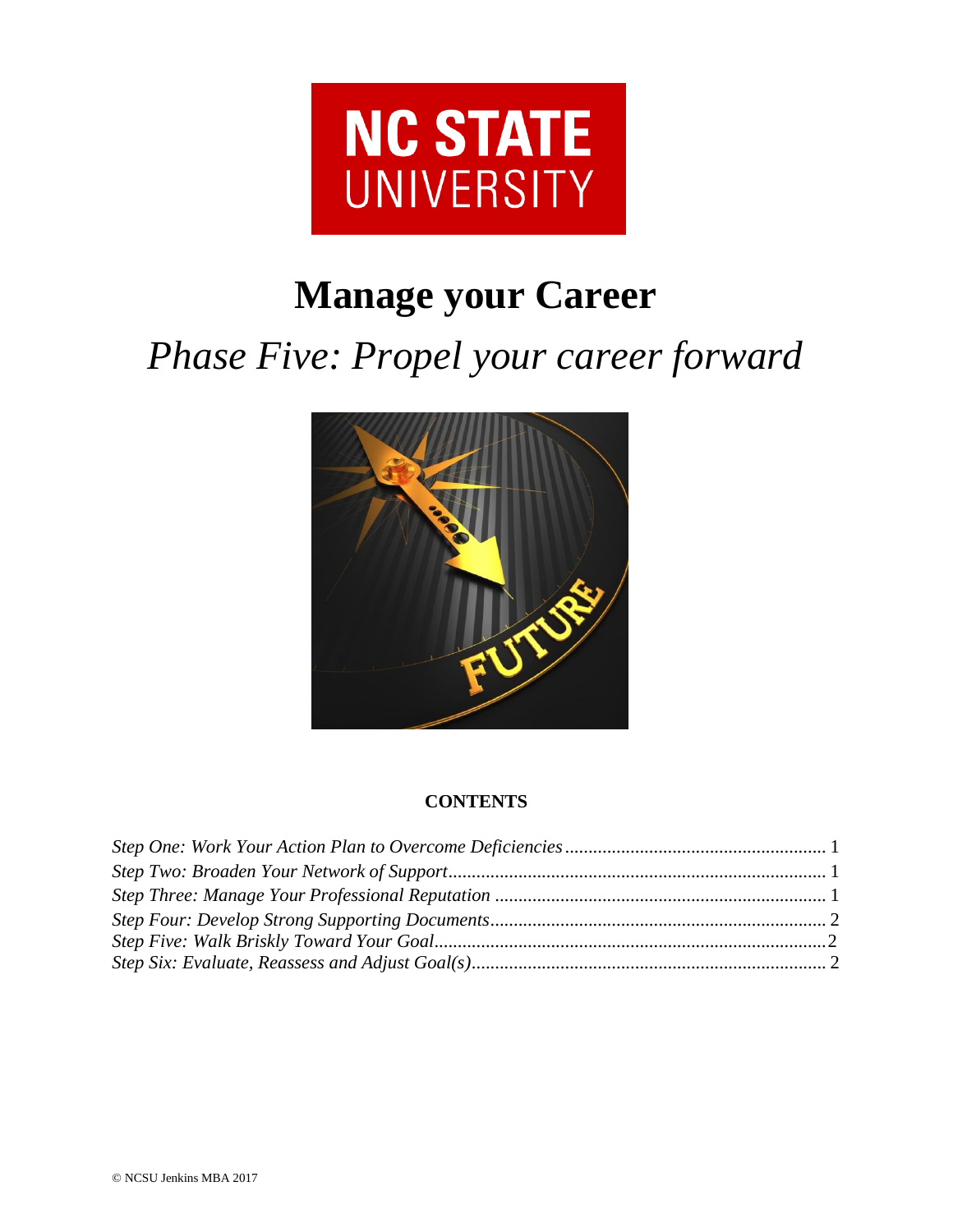# **PHASE FIVE: PROPEL YOUR CAREER FORWARD**

#### *Overview*

Energetically implement your plan, step by step. Fully engage in courses, trainings, discussions with Coaches around competency gaps. Assertively develop relationships with champions who can help you accomplish your goals. And strategically build internal as well as external support for your initiatives. Walk briskly down your path. Reassess regularly and recalibrate whenever appropriate.

# <span id="page-1-0"></span>*Step One: Work Your Action Plan to Overcome Deficiencies*

Now that you are clear on your goals and have developed a plan of action, work it. Set regular meetings with your Coach so that he/she can help you stay on target. Debrief about meetings, discussions, successes with your Coach. Stay true to your vision.

# <span id="page-1-1"></span>*Step Two: Broaden Your Network of Support*

Consider engaging your Manager in supporting you toward your next step. His or her buy-in can be powerfully helpful in giving you time, support, direction, contacts and entrees, if appropriate. Indeed, your manager's responsibility is, in part, to assist you in growing your career. Although he/she may at first be threatened by the thought of losing you or even competing with you, you can alleviate concerns by promising to reflect well on your relationship, his/her mentoring, support, etc.

Try to establish an ongoing discussion with your manager regarding your goal(s), meeting at preset times to update and amend together. Ask for his/her participation in turning your next step into a reality, making sure to share credit as appropriate.

But even if this backing is not available in your situation, do engage your supporters and your larger network in helping you to make this transition work. While you do need to be aware of internal politics, your network, appropriately accessed, is your very best resource.

You may set a goal of contacting a certain number of people per week, letting them know of your aspirations and asking for their counsel, their support, and even their advocacy. Always ask your contacts who you should talk to next. Always leave a conversation with another name. Always.

# <span id="page-1-2"></span>*Step Three: Manage Your Professional Reputation*

Managing your professional reputation, while always important, is particularly critical as you position yourself for advancing within the organization. You will need support at many levels, especially the highest ones. Promote yourself thoughtfully wherever possible so that key people know who you are and are aware of your accomplishments.

More than ever, consider putting yourself out there by writing for an internal (or external) publication, speaking to a special interest group, volunteering with a non-profit whose board members interface with top management at your company or attending meetings where you know your ideas will be welcome. Initiate conversations with colleagues about shared interests regarding your company. Stay positive - focused on contributing to your own as well as your company's mutual success. Take advantage of all opportunities to inform others about your interests and your contributions. It sounds like work and it is, but it can also be lots of fun.